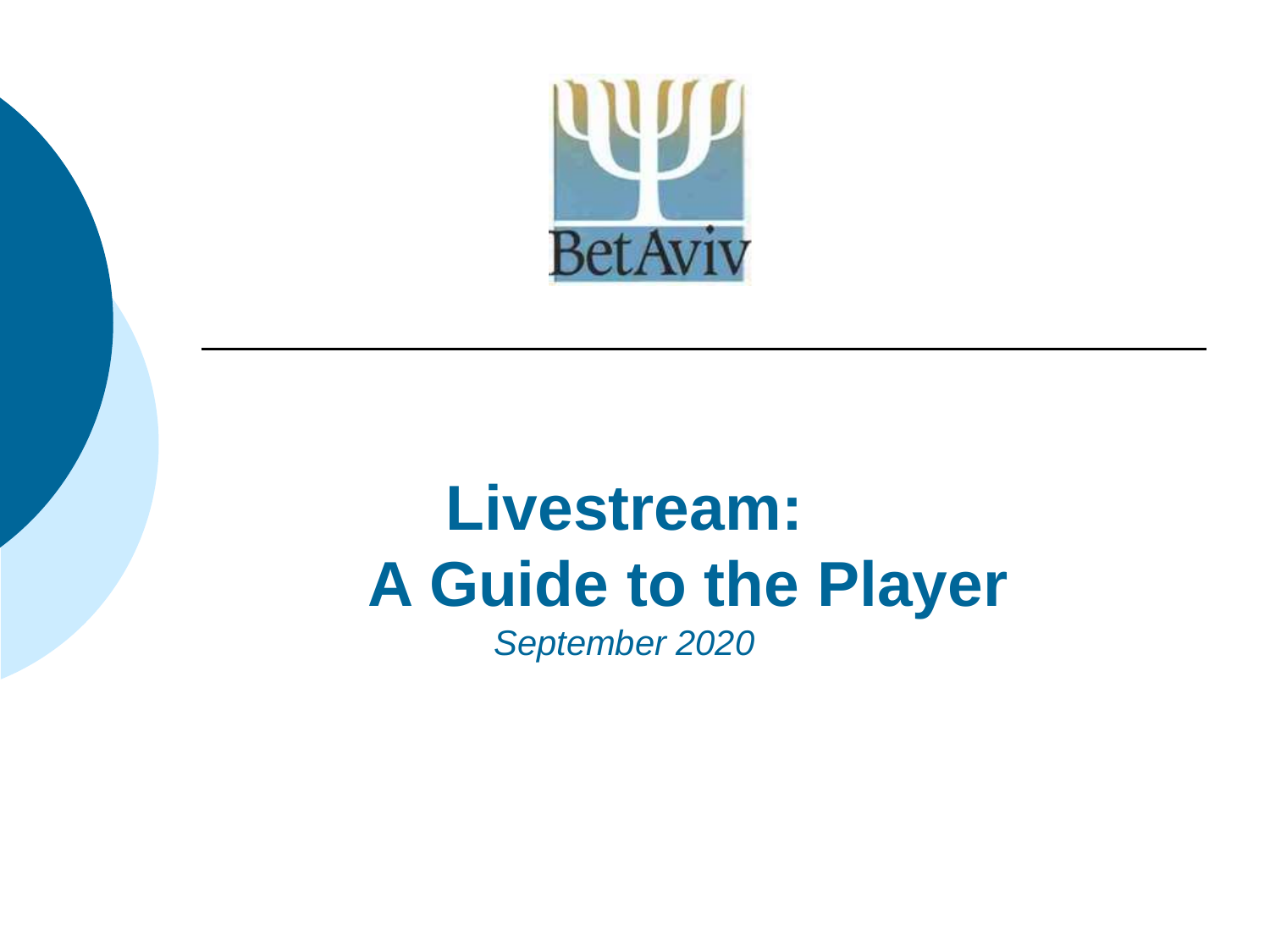### How to Get to the Livestream Page **Bet**

- **There are three ways to get to the** Livestream page on our website:
	- Use the URL
	- Go through the Menu
	- Click on Quick Links in the footer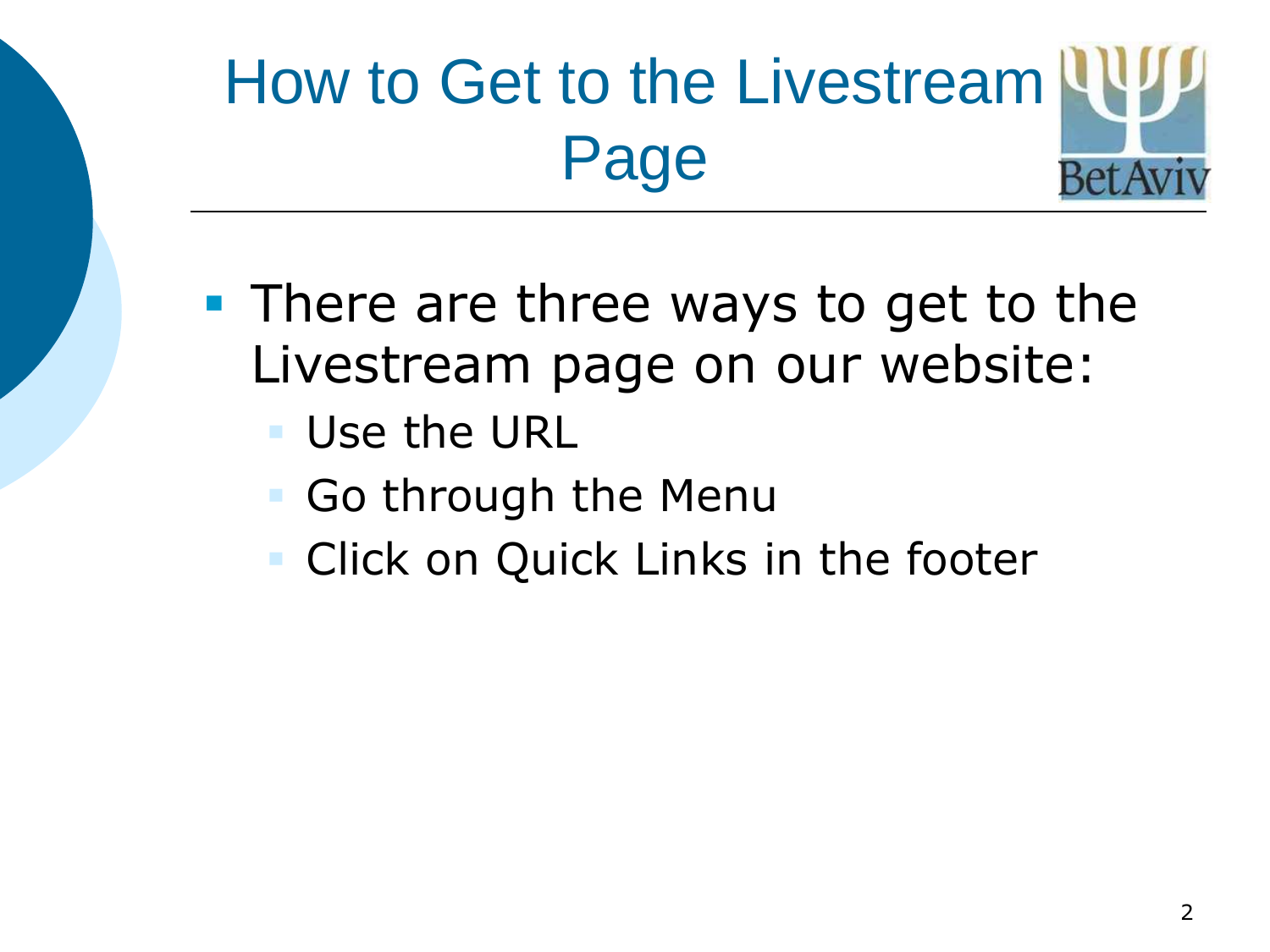### How to Get to the Livestream Page **BetA**

### Each method takes you the page shown below.

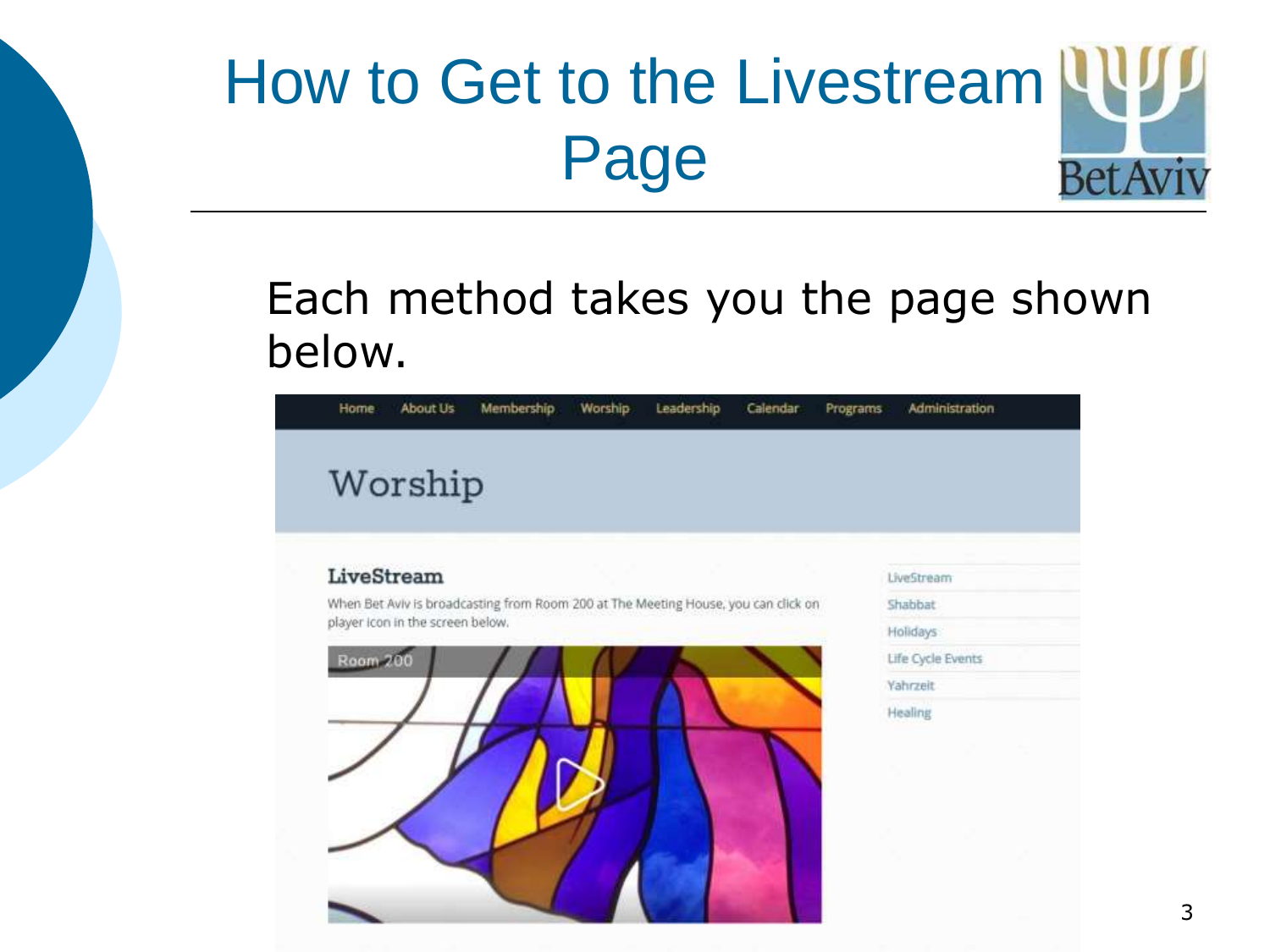## URL



### **The URL to the page is:**

- <https://betaviv.org/livestream/>
- You can click on the URL if it's a link
- You can copy and enter the URL into a browser if it's not a link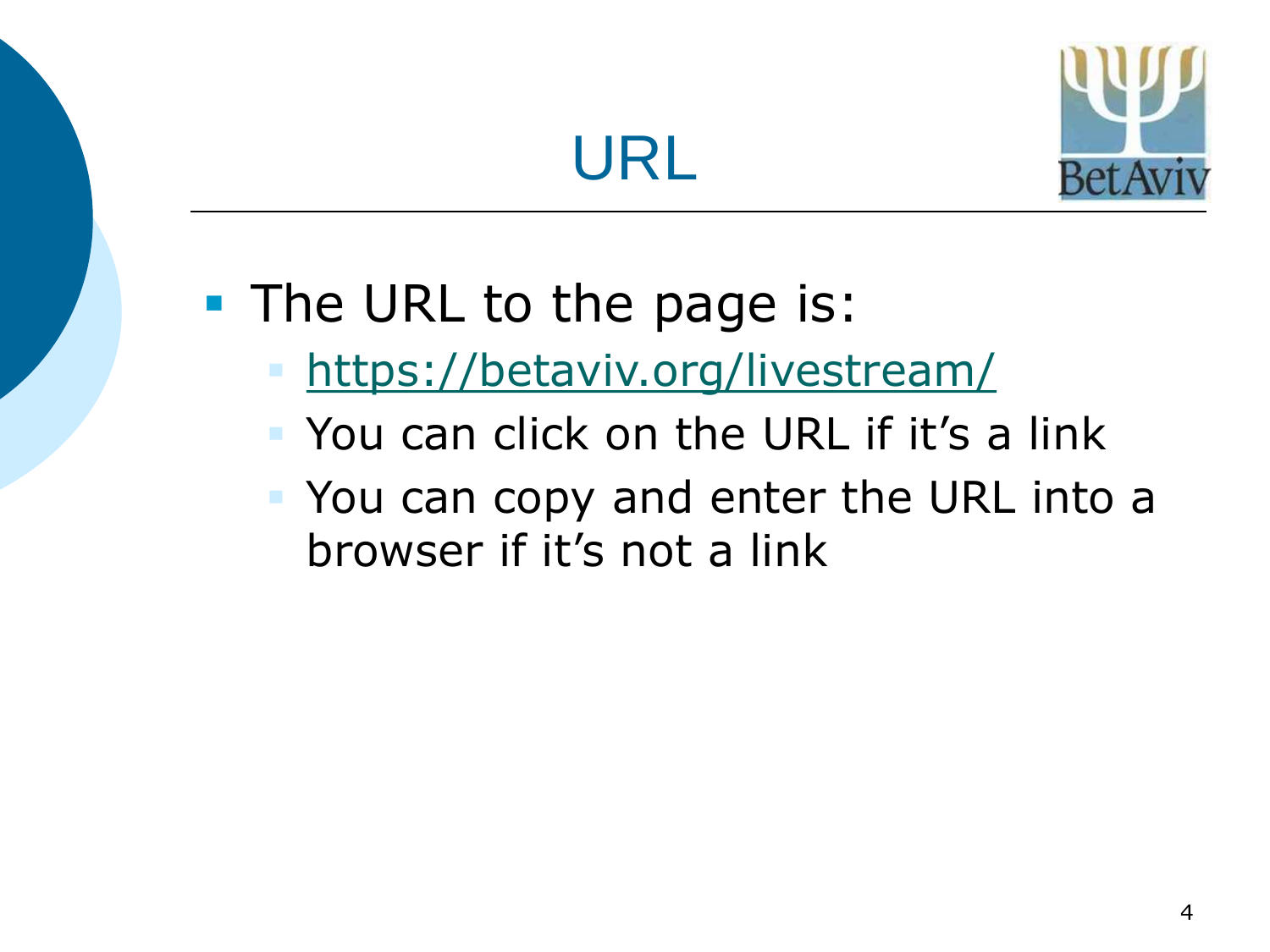## Menu



- **A** second way to get to the page is through the top level menu
- **First go to the Bet Aviv homepage:** 
	- <https://betaviv.org/>
	- Next click on Worship to show the submenu
	- Then scroll down to the first entry
	- **Click on Livestream**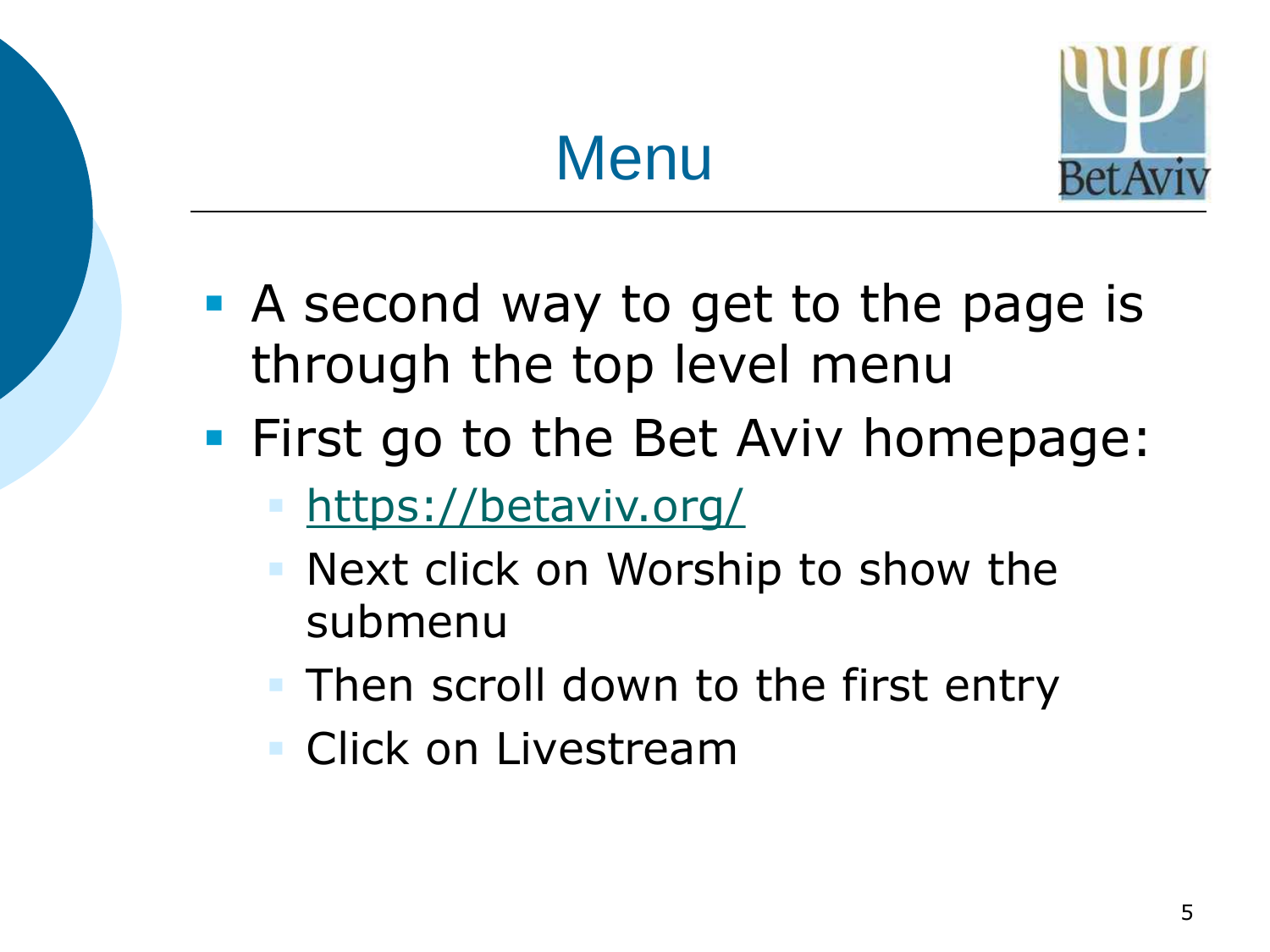### Menu Picture



### Here's how the Menu option looks:

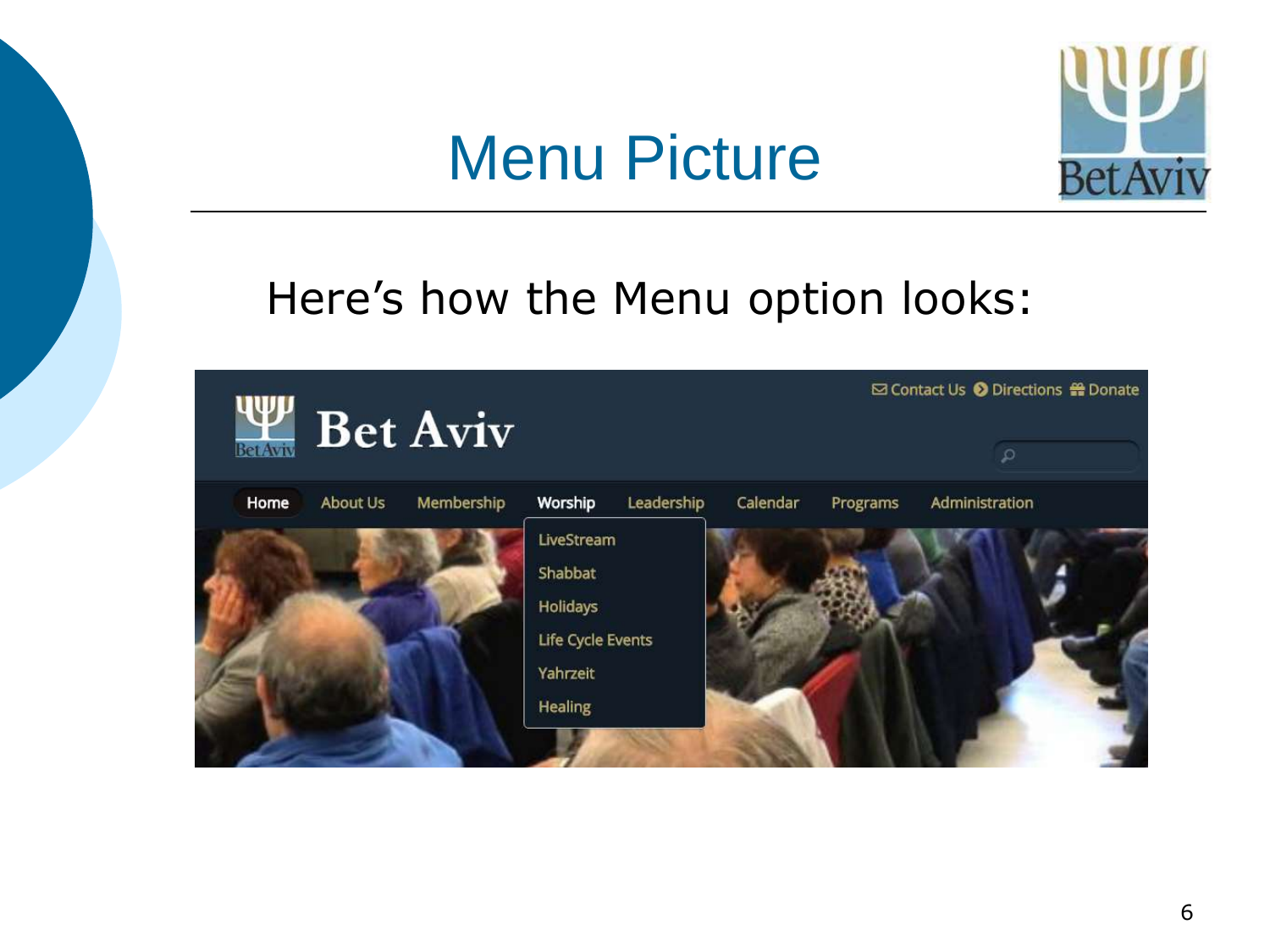



- A third way to get to the page is through the quick links in the footer
- **First go to the Bet Aviv homepage:** 
	- <https://betaviv.org/>
	- Next scroll down the page to the sub-footer near the bottom of the page
	- The Quick Links menu is on the right hand side of the page to the left of the search bar
	- Click on the Livestream link at the bottom
	- Quick Links appear on every page of the website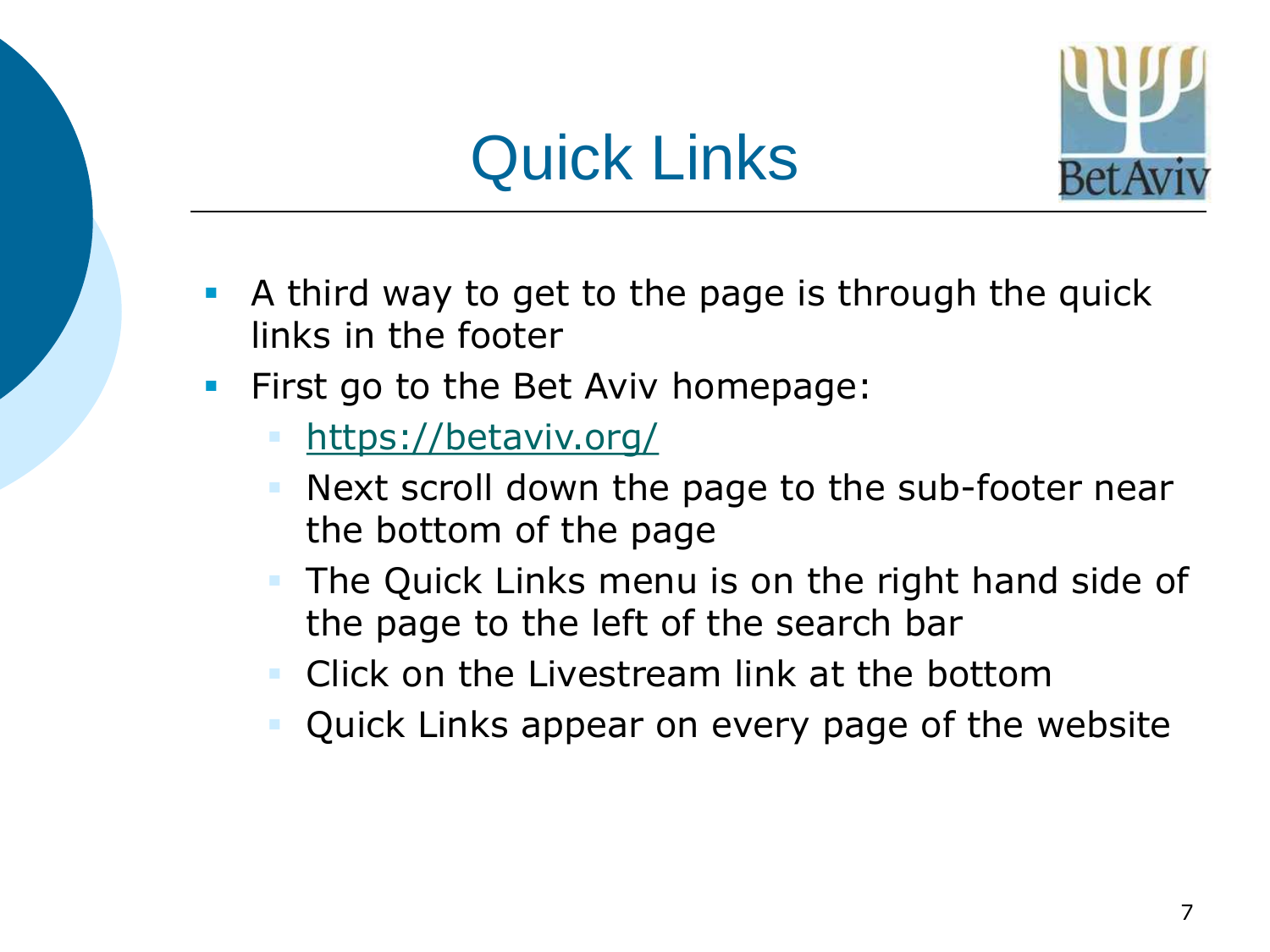### Quick Links Picture



### Here's how the Quick Links option looks:

#### Contact Info

#### info@betaviv.org

#### **Bet Aviv**

The Meeting House 5885 Robert Oliver Place Columbia, MD 21045 Office Phone: (410)-992-9994 Rabbi Phone: (410)-992-9995

#### **Shabbat Times**

Havdalah (60 min): 8:20pm Saturday, September 12, 2020

Candle lighting: 7:03pm Friday, September 11, 2020

#### **Leil Selichot**

| Quick Links                 | Search                   |
|-----------------------------|--------------------------|
| <b>Directions</b>           |                          |
| ⊠ Contact Us                |                          |
| <b>普Donate</b>              | Yom Shishi, 22 Elul 5780 |
|                             | Facebook                 |
| $\triangleright$ LiveStream |                          |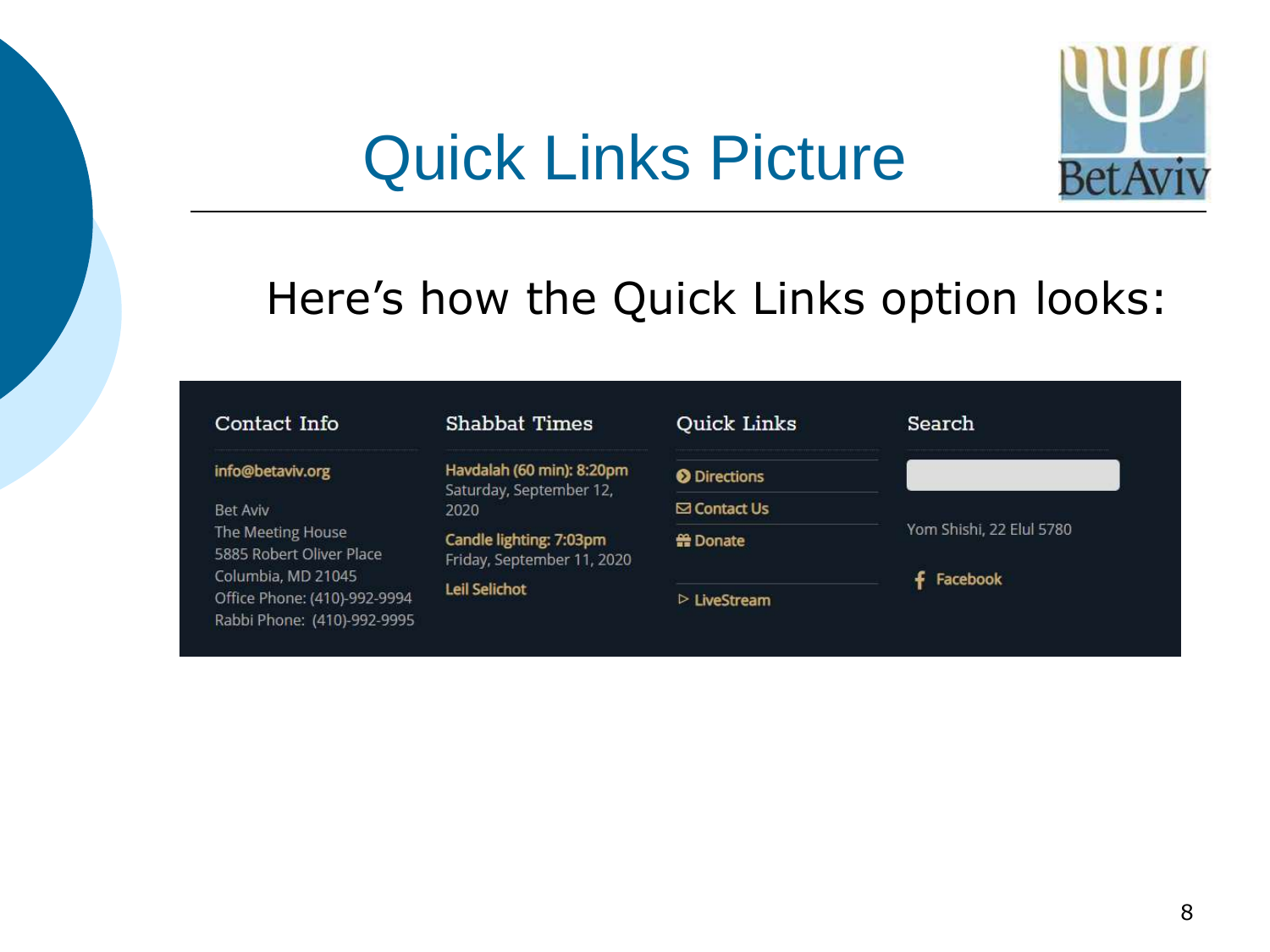

- **The Livestream player on our website is** specifically for Room 200 at The Meeting House where we traditionally hold our services.
- **If we need to broadcast from a different** room (e.g., Room 100), we will send you the link.
- When we announce a broadcast, you navigate to the livestream page and click on the player icon in the middle of the page.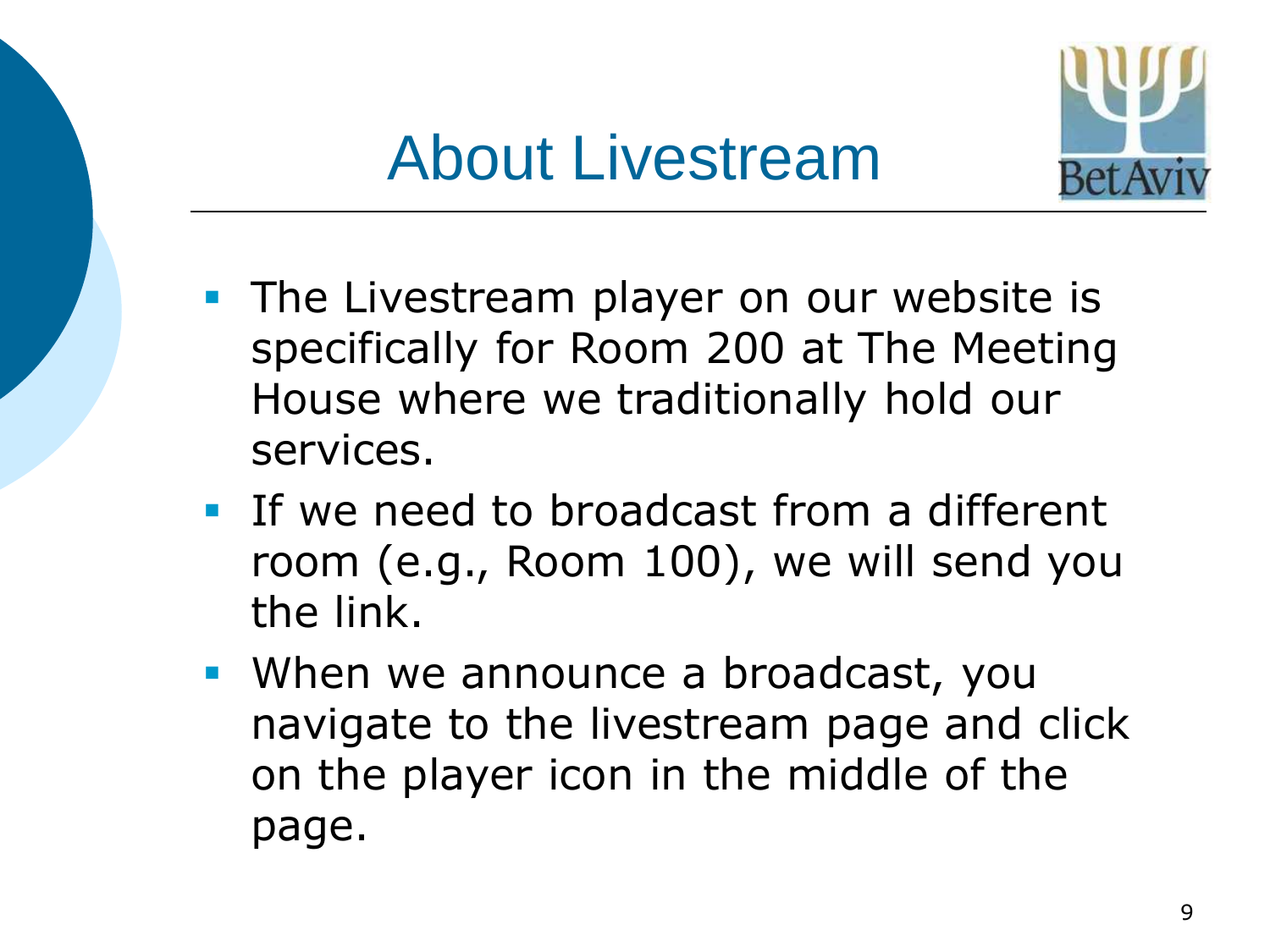

**If you click on the player icon before** the announced time you get the following message:

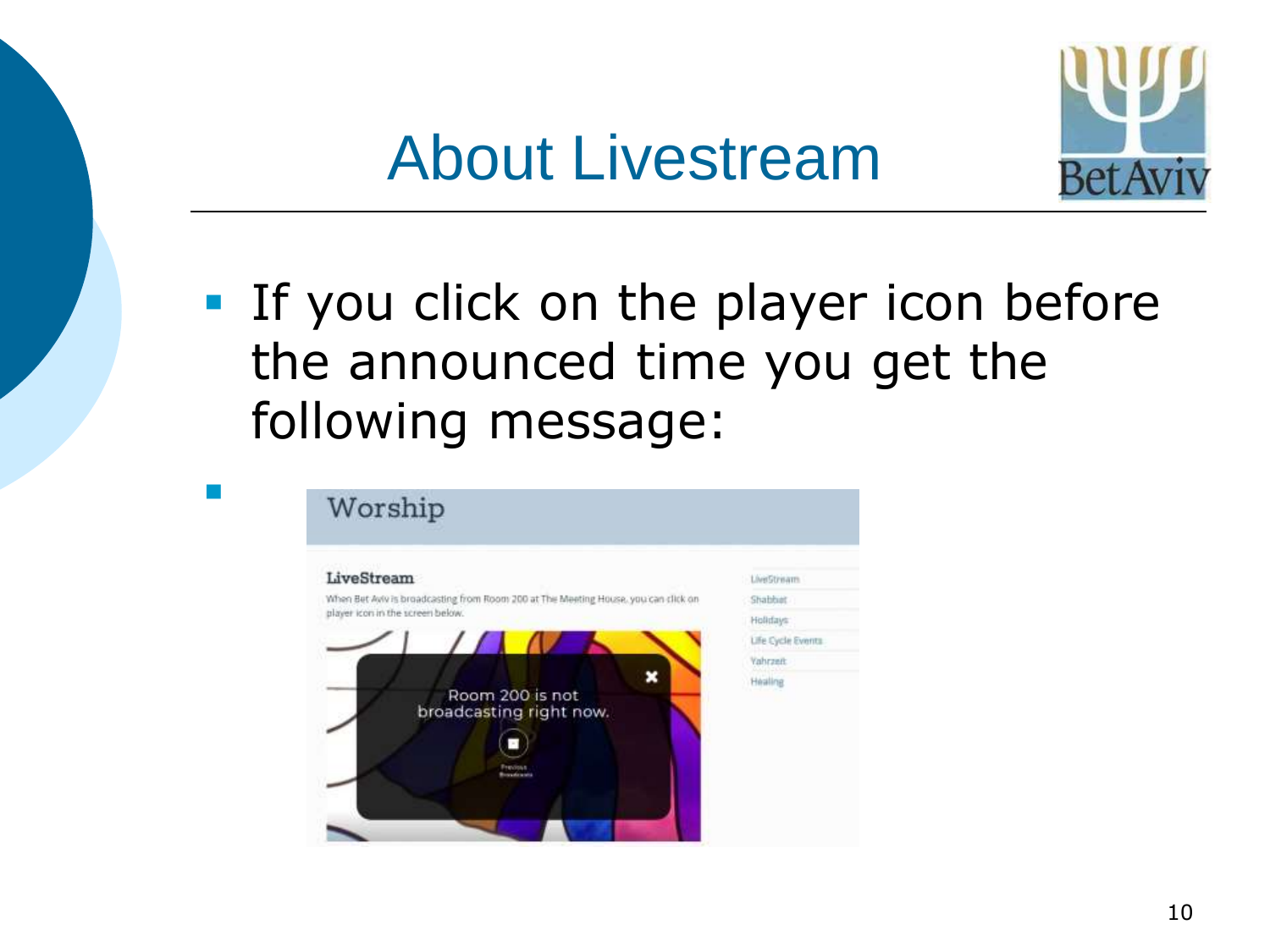

- Once you get the message, the player will NOT start automatically at the appointed time.
- **Click on the X in the upper right** hand corner to close the message
- Wait until the start time and click the player icon again.
- **The advertised lag time is 30** seconds, so it should start quickly.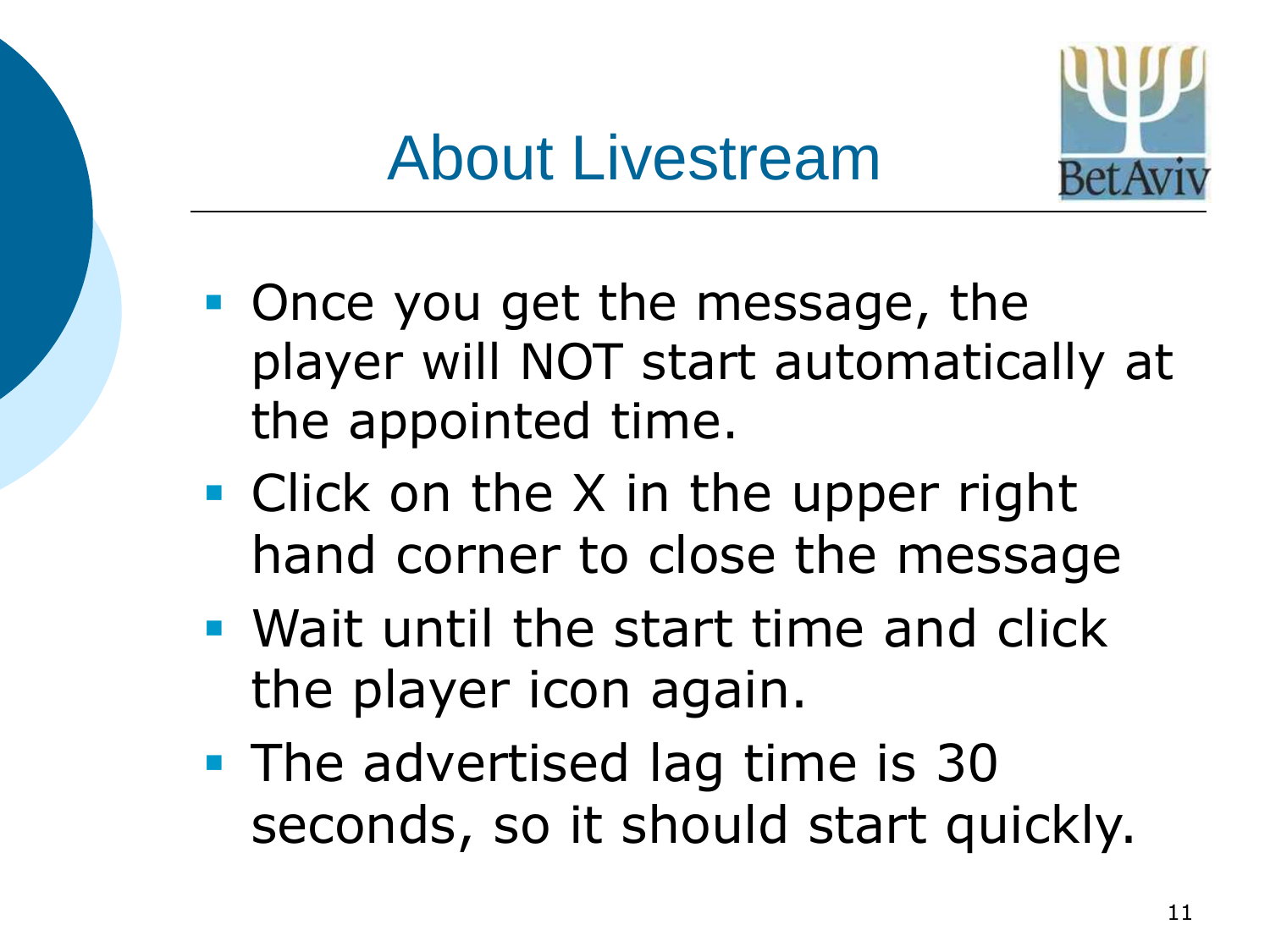

- **There are three modes: live, simulated live** and previous broadcasts
- When we return to The Meeting House, we may stream live services that you can watch at home.
- **During the pandemic, our clergy are pre**recording the services that you may watch in a simulated live mode at a specific time.
- **Once we have a recording, you can watch it** as a previous broadcast by clicking on the box in a circle just under the header

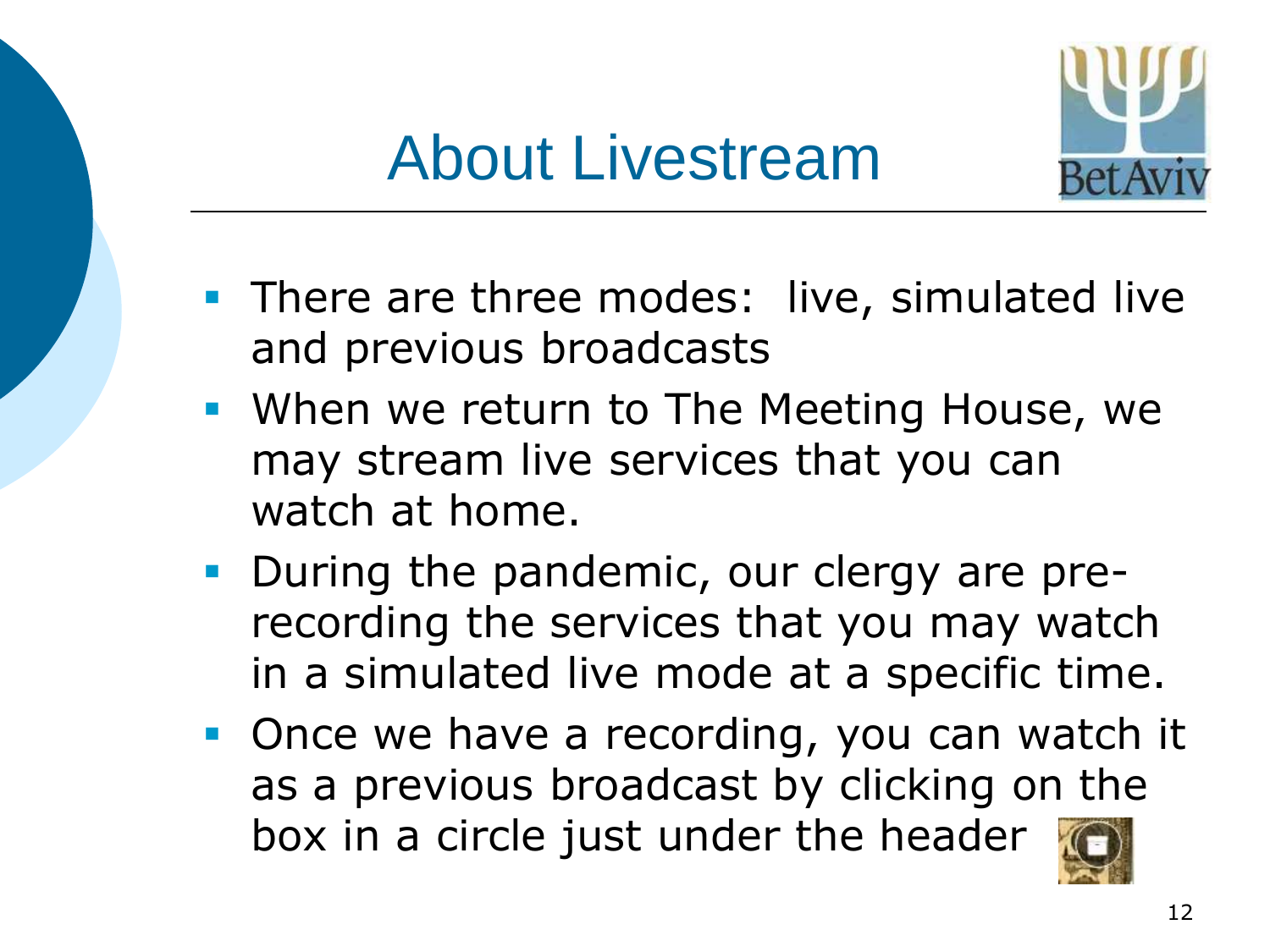### Player Controls



 When the broadcast starts you will see a screen like the one below.

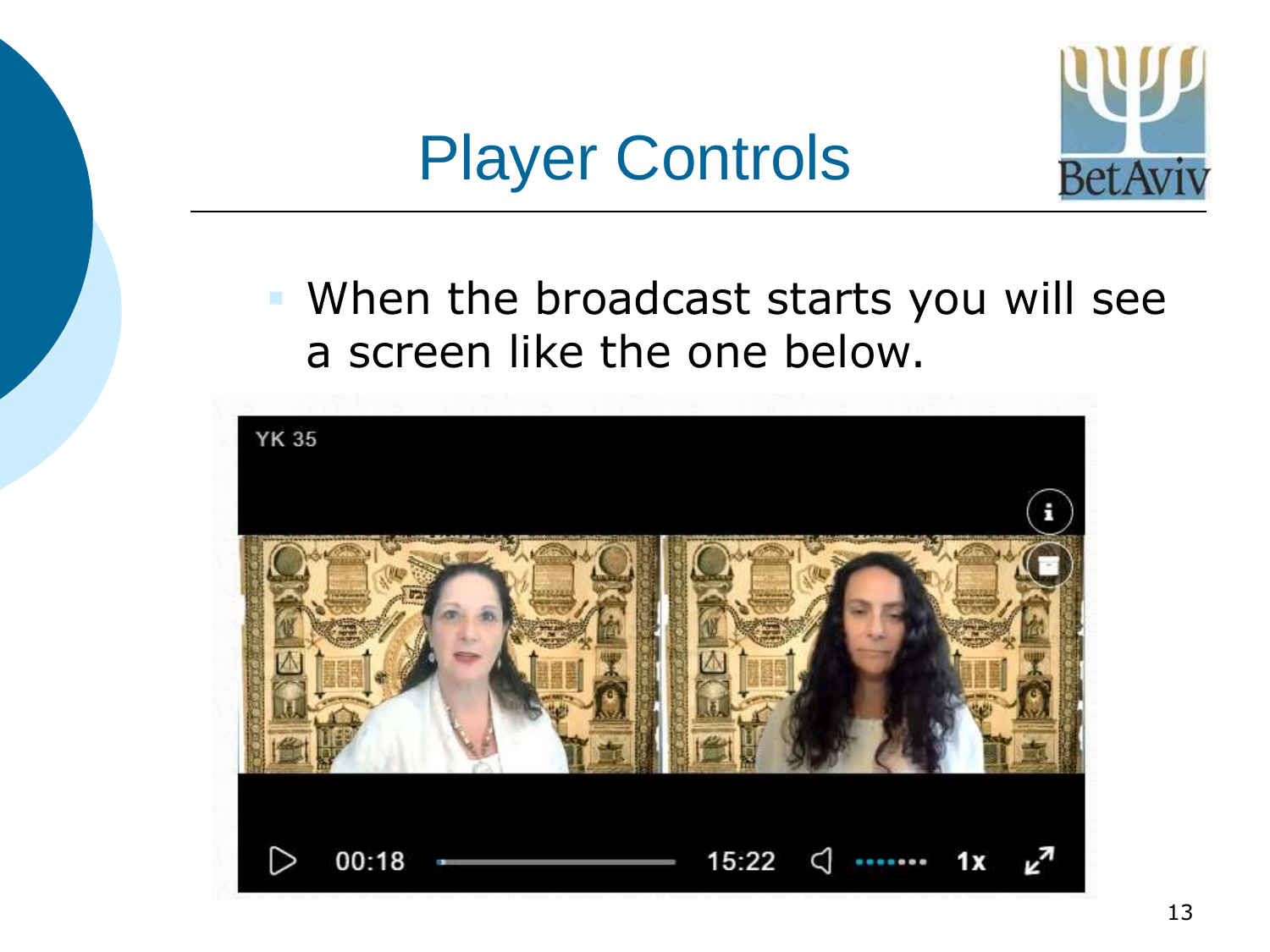

# Header Information



- **The title of the broadcast appears in** the upper left hand corner of the header. In this example, the title is YK 35. **YK 35**
- **Information about the broadcast** appears if you click on the i in a white circle in the lower right hand corner of the header.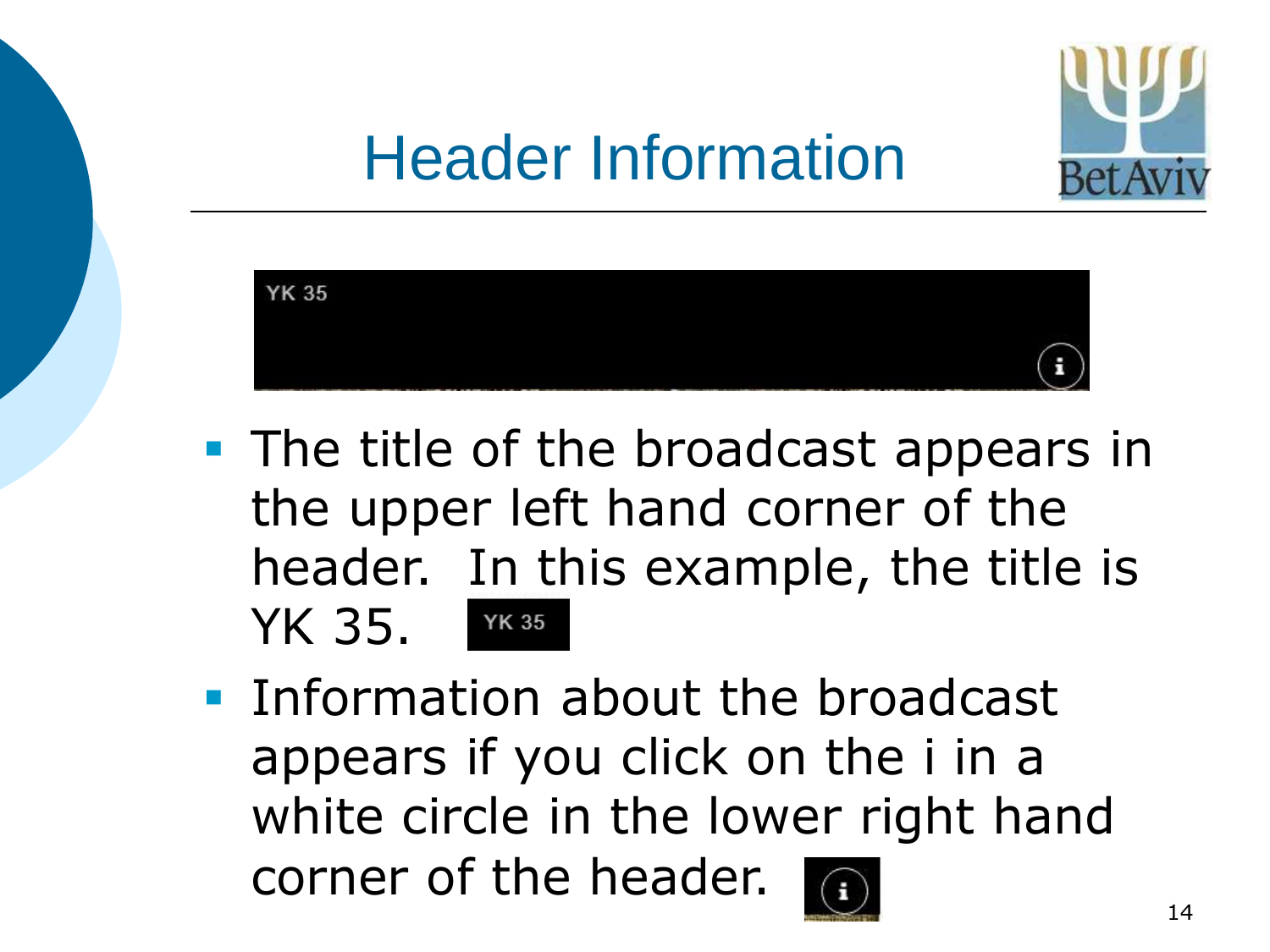

# Footer Information



- **Stop Click on the two ovals to stop** playing the broadcast.  $\mathsf{nn}$
- Start If you've stopped a broadcast, then click on the play symbol to restart.  $\triangleright$
- **Numbers The numbers and the bar show** the time into the broadcast (e.g., 32 seconds), the total time (e.g., 15:22 minutes) and the bar shows where you are in relation to the total time.

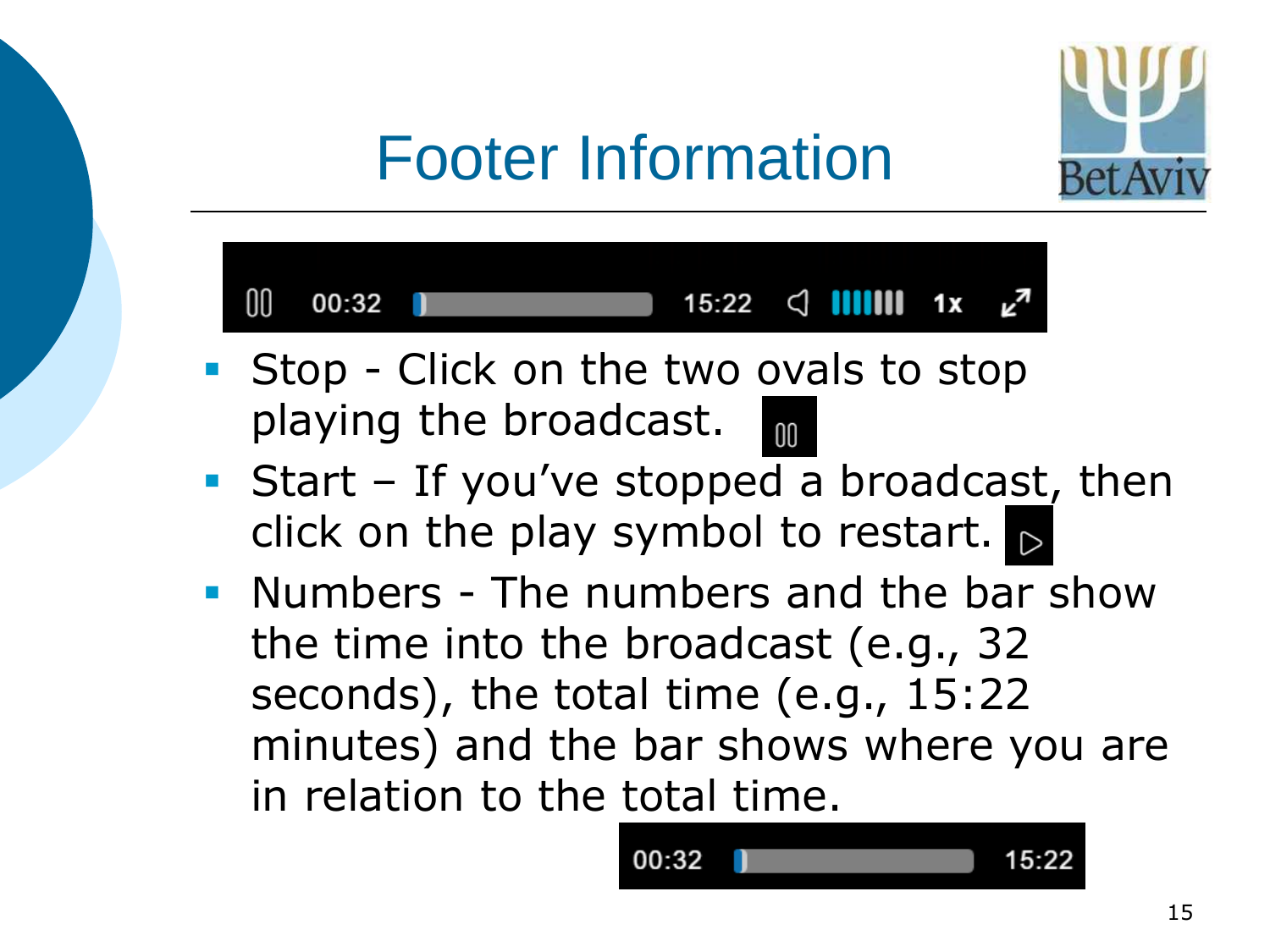





- **The bell and the bars show the** loudness. The blue bars show the current loudness setting.
- **You can increase or decrease the** sound by clicking on the bars. Click bars to the right to make it louder. Click bars to the left to make it softer.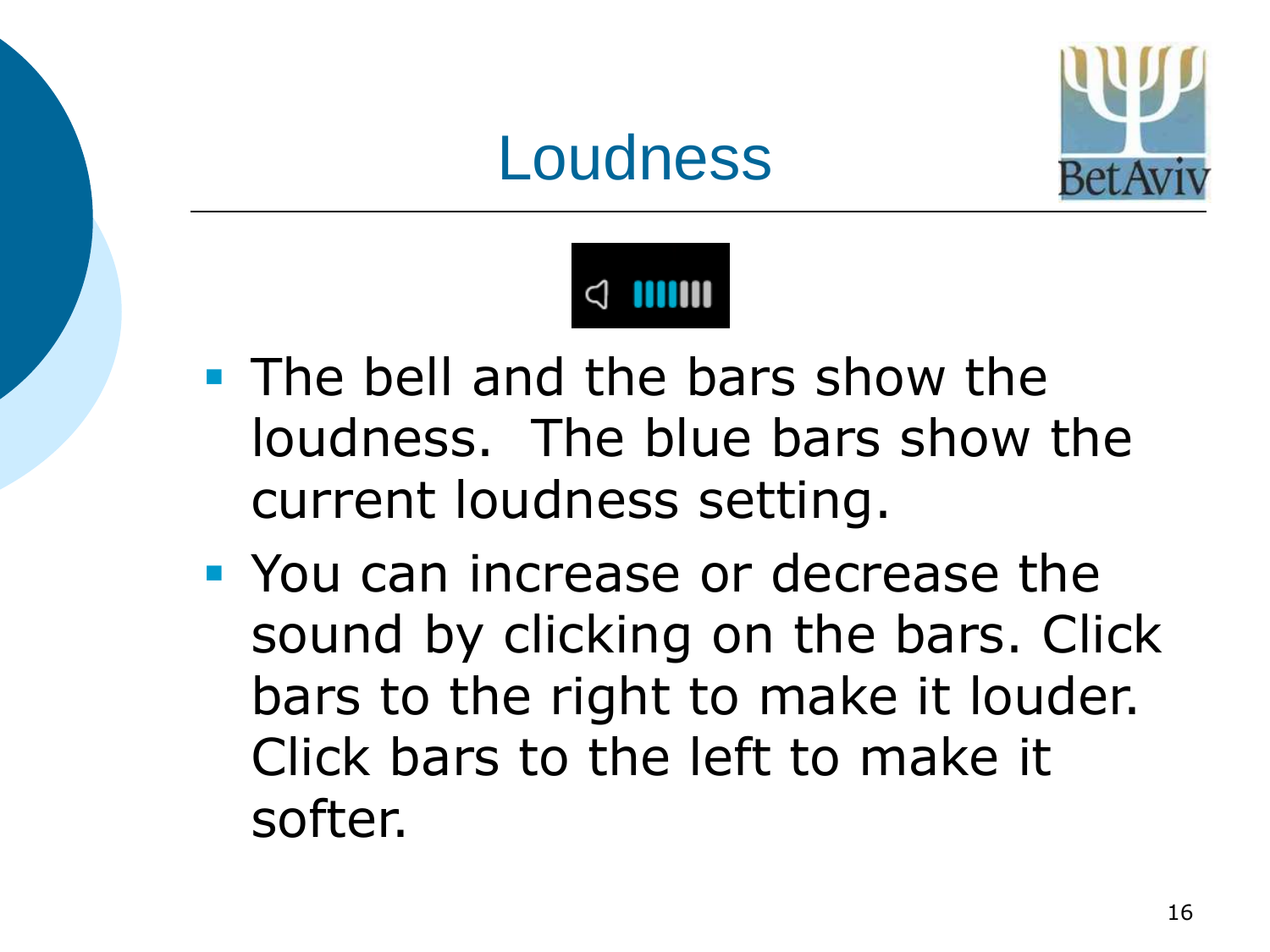





- The 1x shows the speed of the speaking on the broadcast.
- **If you are watching a previous broadcast,** you can increase or decrease the speed by clicking on the 1X.
- **A menu of speeds appears and you can** select the one you want by scrolling up or down. Higher numbers are faster and lower numbers are slower.